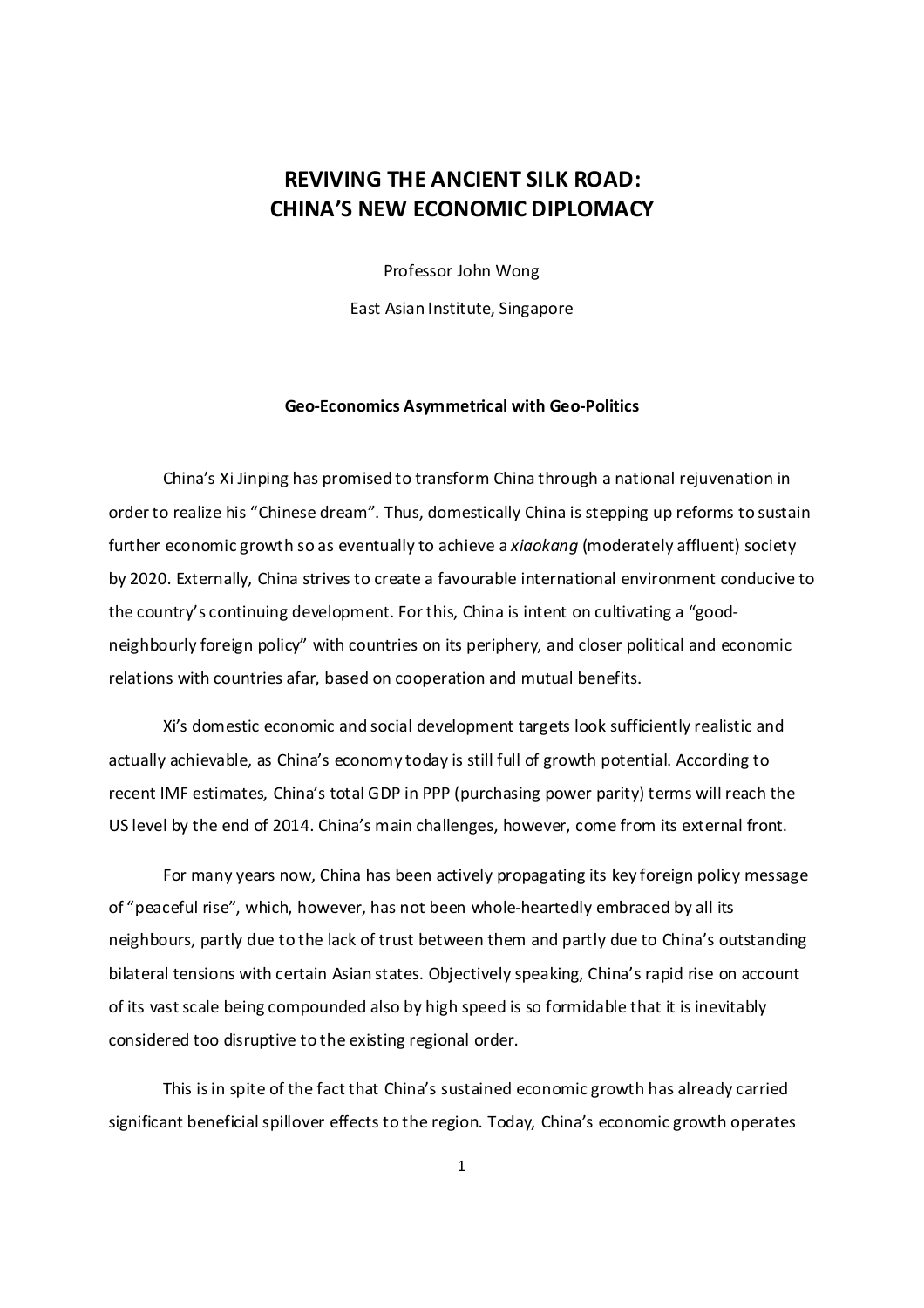as an engine of growth for most Asian economies, as China is already their leading trade partner and increasingly also their important source of foreign direct investment. Still, China's growing geo-economic dominance has failed to translate into concomitant geo-political influence. Any move by China to define its place in the world, not to say restoring its historically "rightful place", would immediately alarm its neighbours. Even an attempt to seek greater geo-political space to be commensurate with its rising economic power, is interpreted as being "too assertive".

# Behind Xi's New Silk Road Diplomacy

Both President Xi Jinping and Premier Li Keqiang are acutely aware of China's fundamental foreign policy dilemma. Soon after they took power, they mounted many new diplomatic initiatives, including the much publicized revival of the ancient Silk Road.

 Xi, in his speech at Kazakhstan's Nazarbayev University in September 2013, called for the reviving of the ancient "Silk Road" (SR) by establishing the "Silk Road Economic Belt". Then he also called for the building of the new "Maritime Silk Road of the 21th century" when he was addressing the Indonesian Parliament on 4 October 2013. Subsequently, Li further outlined his ideas of the new "Maritime Silk Road" at the 16<sup>th</sup> ASEAN-China Summit in Brunei on 10 October 2013.

All this, as they hope, would eventually bring about a new political and economic landscape from Asia to Europe that would enable China to more effectively project its image of "peaceful rise" as well as its growing geo-political influence.

Geographically, historically and economically speaking, China was without doubt a pivot to the Silk Road. The ancient SR actually comprised two parts: the Overland SR and the Maritime SR, with the former being more established and better known. Both originated in China, which clearly occupied a central strategic location.

2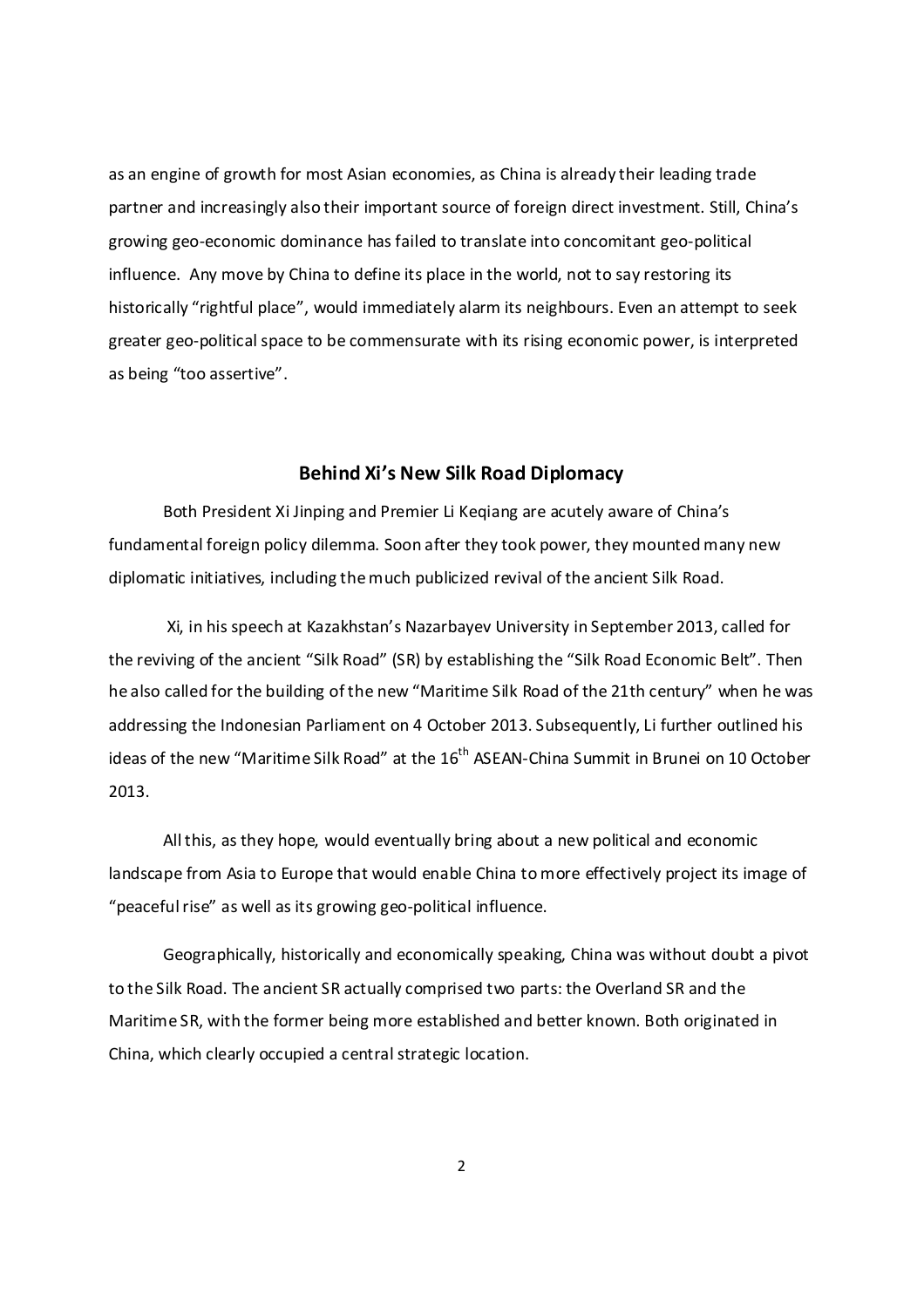The Overland SR stretched out over 10,000 KM long from China's Xi-an (the old capital Chang-an) to Europe reaching Rome while the Maritime SR started from China's southeast coastal regions, traversing a vast expanse of oceans and seas through the South China sea to India and West Asia . So much for China's geographical pivot.

Historically, the Overland SR can be traced back to the Han Dynasty around 200 BC, when China's most famous pioneer envoy Zhang Qian made two diplomatic missions on behalf of Emperor Han Wudi to China's Far West or Xiyi. Zhang started from Chang-an and crossed the Hexi Corridor, Tarim Basin, and various states and tribes in Central Asia until he reached Da Yuezhi and some outposts of the Roman Empire. Zhang 's epic journeys thus opened up this historic SR. Commercial activities and cultural exchange soon thrived along the route in his wake.

In a way, the Overland SR was truly a remarkable trans-continental link for commercial activities, and cultural and religious interaction before the advent of modern communications and transportation. It was historically the most impressive feat in terms of developing connectivity through Euro-Asia. Indeed, it was through the SR that China's three great ancient inventions, namely, compass, printing and gun powder, were transmitted to Europe.

The Maritime SR also originated in China. It started as the Chinese people ventured out to Southeast Asia, traditionally called Nanyang (or South Seas) by the Chinese. By the Song Dynasty (960-1280) Imperial China had established tributary relations with many states in Nanyang. It may be stressed that the tribute-bearing missions were, as observed by Harvard's eminent historian John K Fairbank, actually a convenient "cloak for trade". In fact, China had already operated a lot of maritime activities along the China coast and in Nanyang well before Admiral Zheng He's expeditions (1405-1433). Subsequently, China's burgeoning relations with Nanyang were further boosted by successive waves of Chinese migration, particularly in the 19<sup>th</sup> century.

Economically, China was also pivot to the ancient SR, because the Chinese economy was historically not only larger but also relatively more developed than all those tiny states along the trade routes. According to the historical GDP data compiled by the noted economist, Angus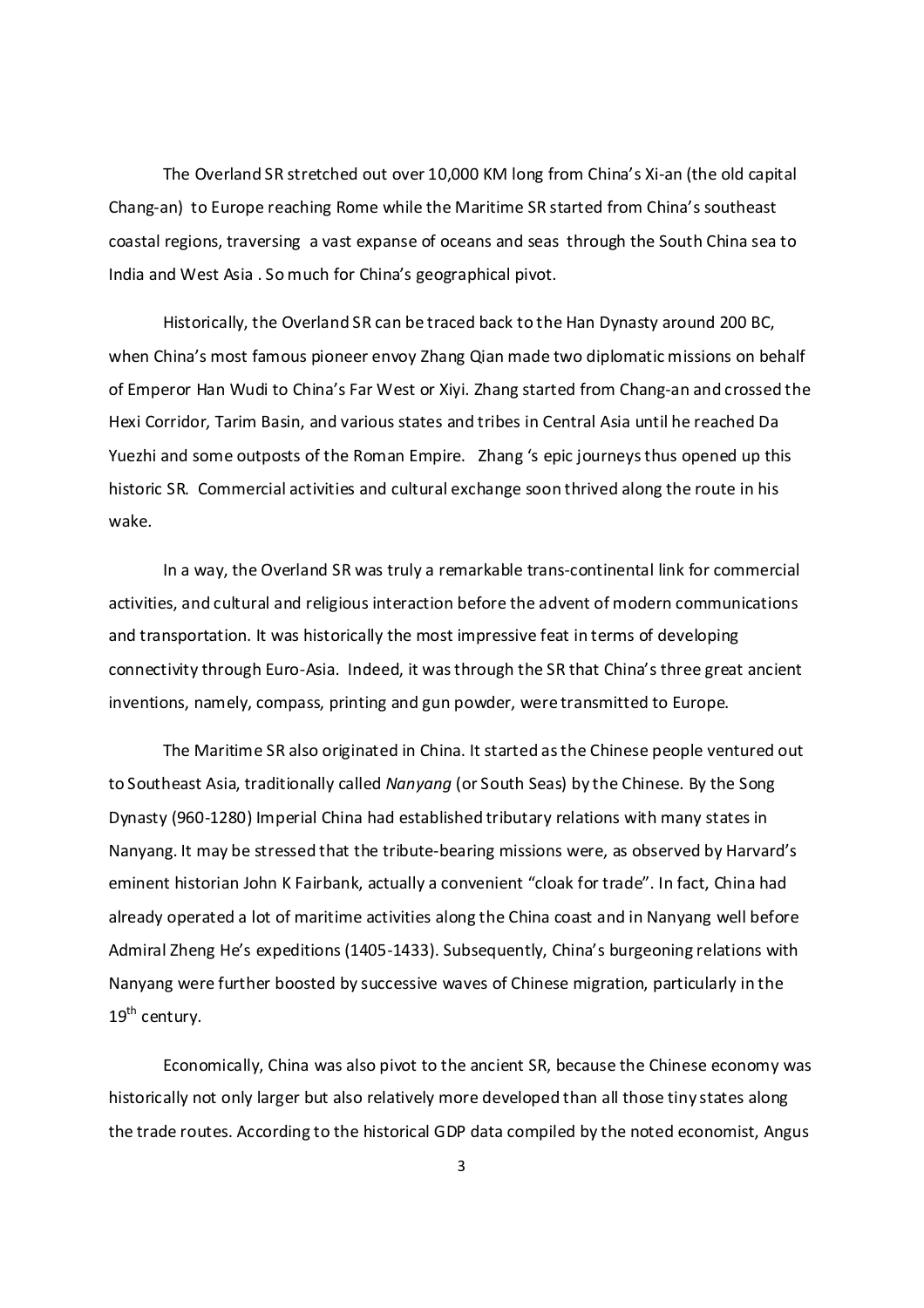Maddison, China, though being a pre-industrial society, was for centuries the world's largest economy and it remained so until the early  $19<sup>th</sup>$  century. China had the technology to produce high quality silk and fine porcelain that were in high demand in the less developed countries around China. In short, the Chinese Empire provided a viable economic base to sustain the old SR for centuries.

 Looking back, what is even more remarkable concerning the ancient SR is not just about how it had lasted for centuries in the absence of a well-established institutional framework and a strong international order, but that it had been by and large a peaceful means of inter-state commercial activities and peaceful inter-ethnic cultural exchange. The ancient SR did not lead to wars and strife, much less colonialism and imperialism.

This is in part because the Chinese Empire was historically a benign power. Through the centuries, it did not seek territorial expansion or domination beyond its Great Wall. It was only in the 19<sup>th</sup> century that China annexed Xinjiang and Tibet, initially as defence buffers. This is in sharp contrast to the conduct of subsequent Western powers, which actively sought to control and colonialize the countries or territories along their trade routes. Such is the underlying message as Xi put forward his new SR diplomacy.

## The Silk Road Economic Belt

 China is clearly using its strong economic muscles to promote its new SR diplomacy. Beijing is in the process of drawing up ambitious plans for developing the Silk Road Economic Belt - the idea of "one economic belt for one road". Eventually the economic belts could add up as a potentially powerful economic grouping of 3 billion populations. In future, it could also serve as a new platform for regional and inter-regional cooperation.

China has no doubt got the necessary economic cards for this scheme. It is already a leading trade partner of many Central Asian states that are potentially involved. China is also eyeing the natural resources such as minerals, oil and gas of these countries. There is sufficient economic complementarity between China and the other states in the proposed economic belt.